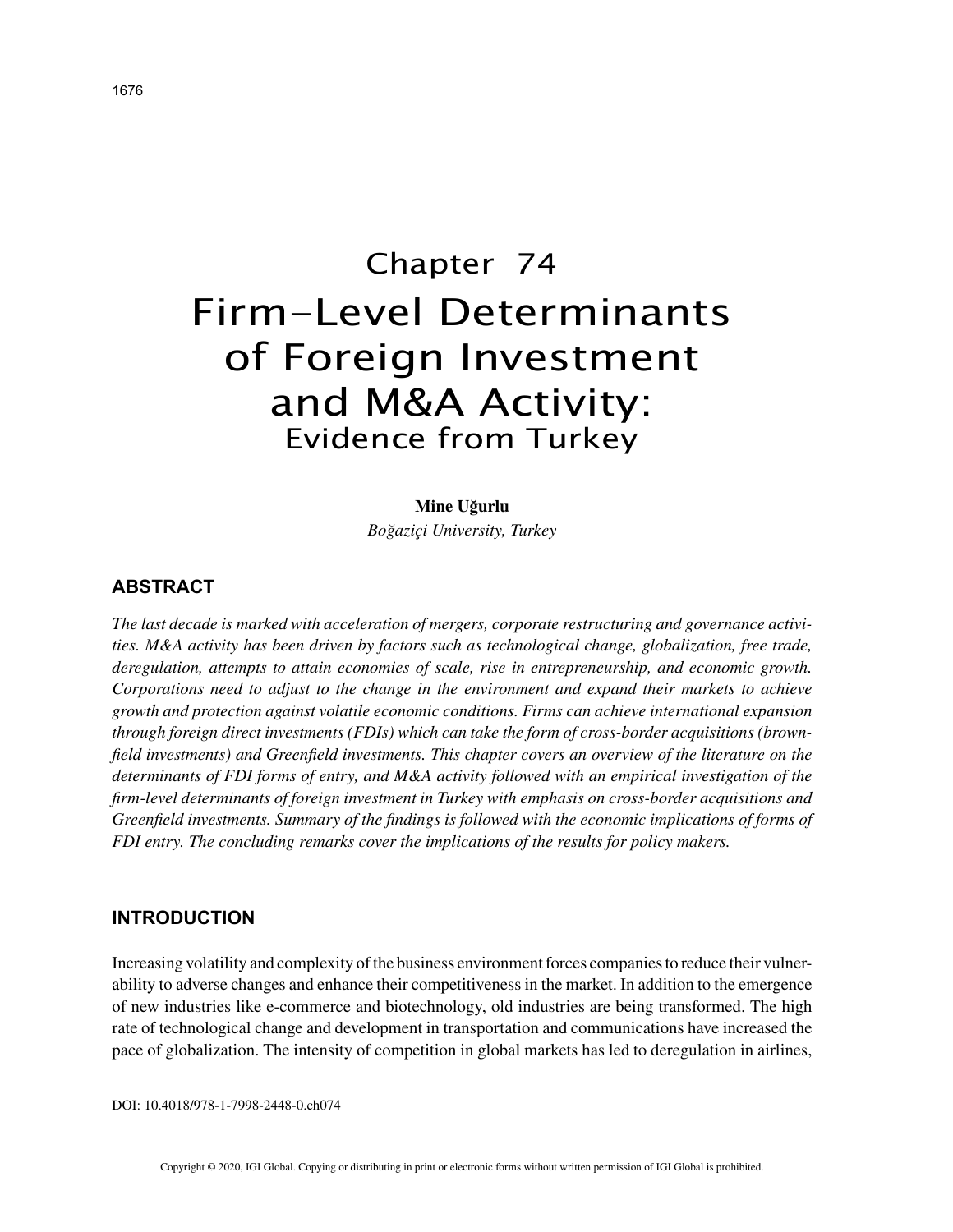#### *Firm-Level Determinants of Foreign Investment and M&A Activity*

financial services, telecommunications, electricity and other utilities industries. Globalization is driven by reduced barriers to the free flow of goods and services and technological advancements that lead to better communication, information processing and transportation technologies (Hill, 2006). Firms can expand into international markets in a variety of ways such as licensing, franchising, strategic alliances exporting and through foreign direct investments (FDIs) with either a wholly- or partially-owned local enterprise.

Firms have economic and strategic motives for participating in mergers and acquisitions (M&As). The economic motive is to create value for shareholders through the realization of synergies that stem from additional revenues and savings in costs. Strategic motives aim to improve the strategic positioning of the firm to achieve long-term growth and protection against volatile conditions in the region. The quest to survive in the global market is a strategic driver of cross-border  $M&As.$ 

The first part of this chapter includes a theoretical overview that covers country-level determinants of M&A activity and foreign direct investment (FDI), integrated with evidence from firm-level drivers of M&As and foreign investment. The second part of the chapter documents an empirical study that displays firm-level determinants of M&A activity and foreign investment in the 500 largest firms of the Istanbul Chamber of Industry in Turkey. The initial part of the empirical study focuses on the determinants of the M&A activity in the sample. The second part displays the foreign investment determinants with a comparative analysis of drivers of cross-border mergers and Greenfield investments. A summary of the findings is followed by a section that elaborates on the economic implications of the evidence on FDI and its forms of entry. Concluding remarks cover the implications of the results for policymakers of the host country.

There are several contributions of this study. While most of the studies on M&A activity rely on data from developed countries, this study documents differences in firm-level determinants of M&A activity and FDI modes of entry in an emerging country. Unlike most of the studies in this field, the sample for this study includes unlisted firms which are surrounded by higher information asymmetry and documents the differences in firm-level drivers of M&As and foreign investment for private and publicly traded firms.

The results have implications for policymakers of the host country and firm managers that aim to attract FDI. The higher likelihood of foreign investment in R&D-intensive firms implies the need to increase R&D efforts at the country level. The findings, therefore, point to the need for government investment in accumulating knowledge and human capital that will serve to reduce the technological gap between foreign investors and local firms. The results indicate that M&A involvement is a means of sharing risks and attaining improvements in efficiency for corporations. Foreign investment seems to be driven by high exports, R&D intensity, production of high value added goods, and existence of operational efficiency in local firms. These findings reveal the need for local firms to focus on productivity and innovativeness in the products and services they provide to generate high value added output that will increase their competitive advantage in global markets.

# **THEORETICAL BACKGROUND**

The studies on determinants of mergers and acquisitions can be grouped as those that focus on countrylevel drivers of M&A activity and firm-level analyses. After an overview of the literature on the countrylevel drivers of M&A activity, the theoretical background covers evidence on firm-level determinants of M&A activity with an emphasis on cross-border mergers and Greenfield investments.